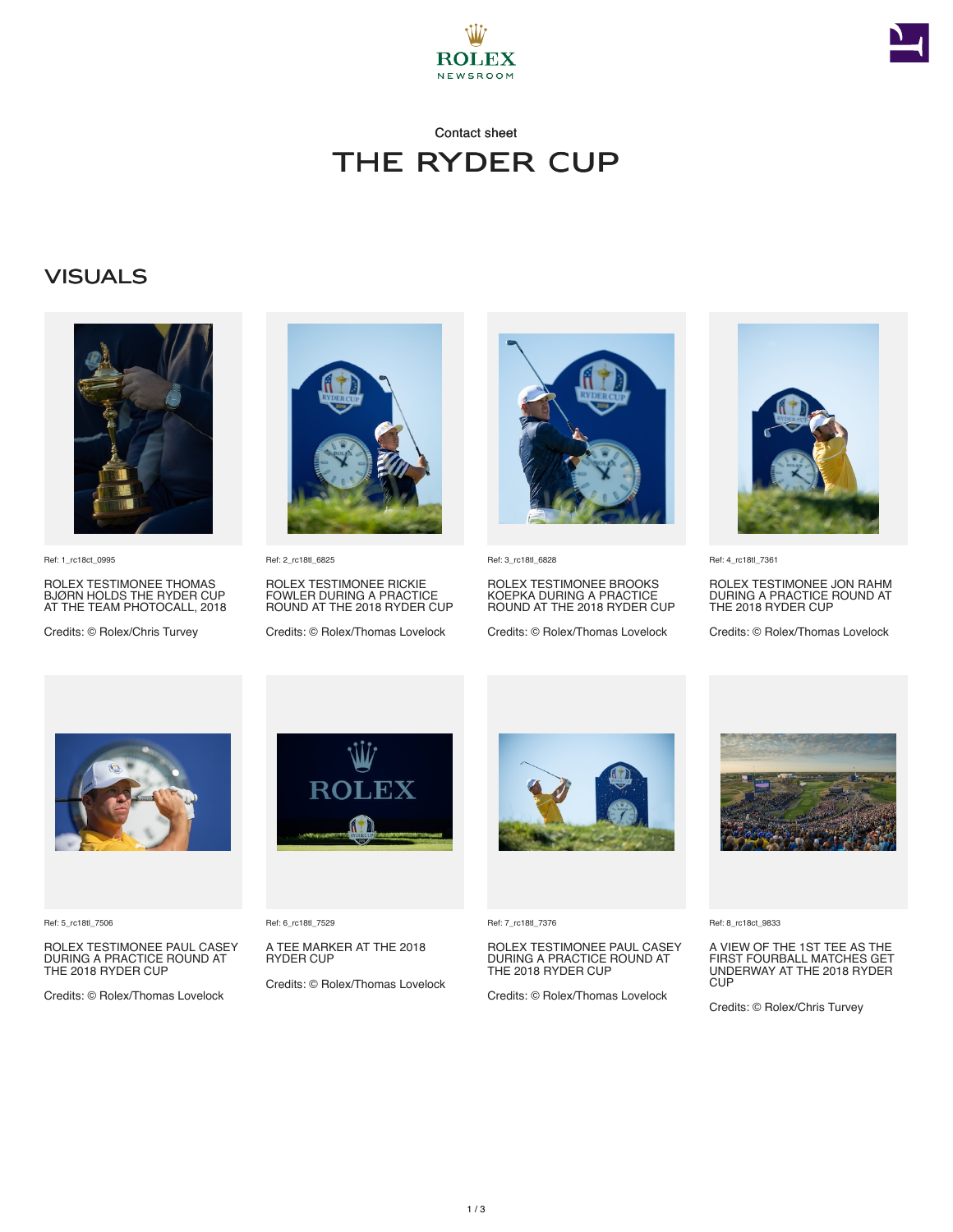

# Contact sheet The Ryder Cup





Ref: 9\_rc18tl\_2253

ROLEX TESTIMONEE JON RAHM TEES OFF THE 1ST TEE ON DAY ONE OF THE 2018 RYDER CUP

Credits: © Rolex/Thomas Lovelock

#### Ref: 10\_rc18tl\_2493

ROLEX TESTIMONEE THORBJØRN OLESEN TEES OFF DURING DAY ONE OF THE 2018 RYDER CUP

Credits: © Rolex/Thomas Lovelock



Ref: 11\_rc18tl\_8566

ROLEX TESTIMONEE PAUL CASEY TEES OFF DURING DAY ONE OF THE 2018 RYDER CUP

Credits: © Rolex/Thomas Lovelock



Ref: 12\_rc18tl\_8845

ROLEX TESTIMONEE TIGER WOODS TEES OFF DURING DAY ONE OF THE 2018 RYDER CUP

Credits: © Rolex/Thomas Lovelock



Ref: 13\_rc18ct\_0034

ROLEX TESTIMONEE BRYSON DECHAMBEAU PLAYS A TEE SHOT DURING DAY ONE OF THE 2018 RYDER CUP

Credits: © Rolex/Chris Turvey



Ref: 14\_rc18ct\_0012

ROLEX TESTIMONES PHIL MICKELSON AND BRYSON DECHAMBEAU COMPARE NOTES ON A GREEN AT LE GOLF NATIONAL

Credits: © Rolex/Chris Turvey



Ref: 15\_rc18ct\_2257

ROLEX TESTIMONEE PAUL CASEY<br>TEES OFF ON HOLE 11 DURING<br>THE SATURDAY MORNING<br>FOURBALLS AT THE 2018 RYDER C<sub>UP</sub>

Credits: © Rolex/Thomas Lovelock



Ref: 16\_rc18ct\_4463

FANS SILHOUETTED AGAINST AN EARLY MORNING SKY ON THE 6TH HOLE AT LE GOLF NATIONAL

Credits: © Rolex/Chris Turvey